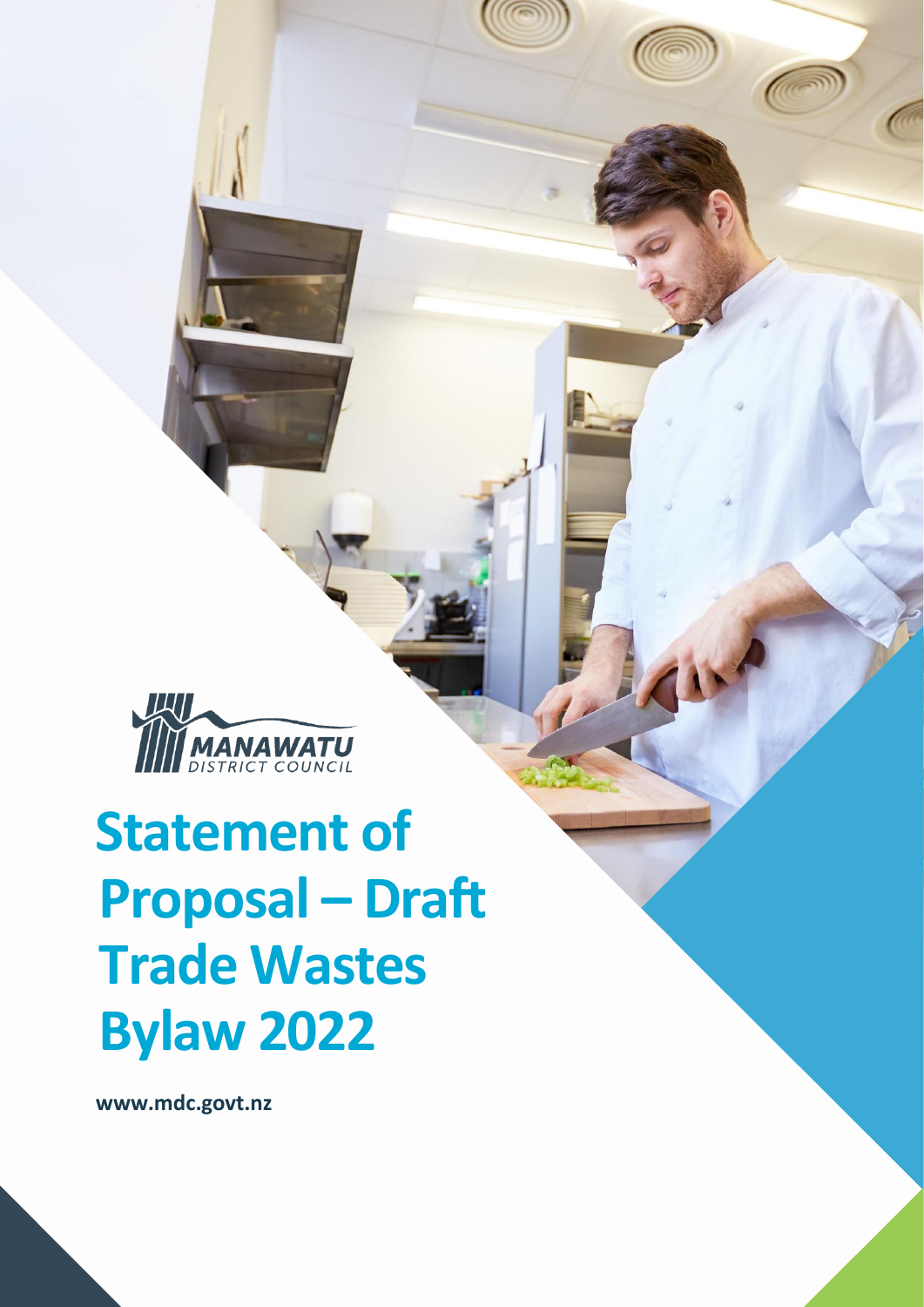# **Contents**

| 1  |                                                                                            |  |
|----|--------------------------------------------------------------------------------------------|--|
| 2  |                                                                                            |  |
| 3  |                                                                                            |  |
| 4  | Relationship between the draft Trade Wastes Bylaw 2022 and the draft Drainage Bylaw 2022 3 |  |
| 5  |                                                                                            |  |
| 6  |                                                                                            |  |
| 7  |                                                                                            |  |
| 8  |                                                                                            |  |
| 9  |                                                                                            |  |
| 10 |                                                                                            |  |
| 11 |                                                                                            |  |
| 12 |                                                                                            |  |
| 13 |                                                                                            |  |
| 14 |                                                                                            |  |
| 15 |                                                                                            |  |
| 16 |                                                                                            |  |
| 17 |                                                                                            |  |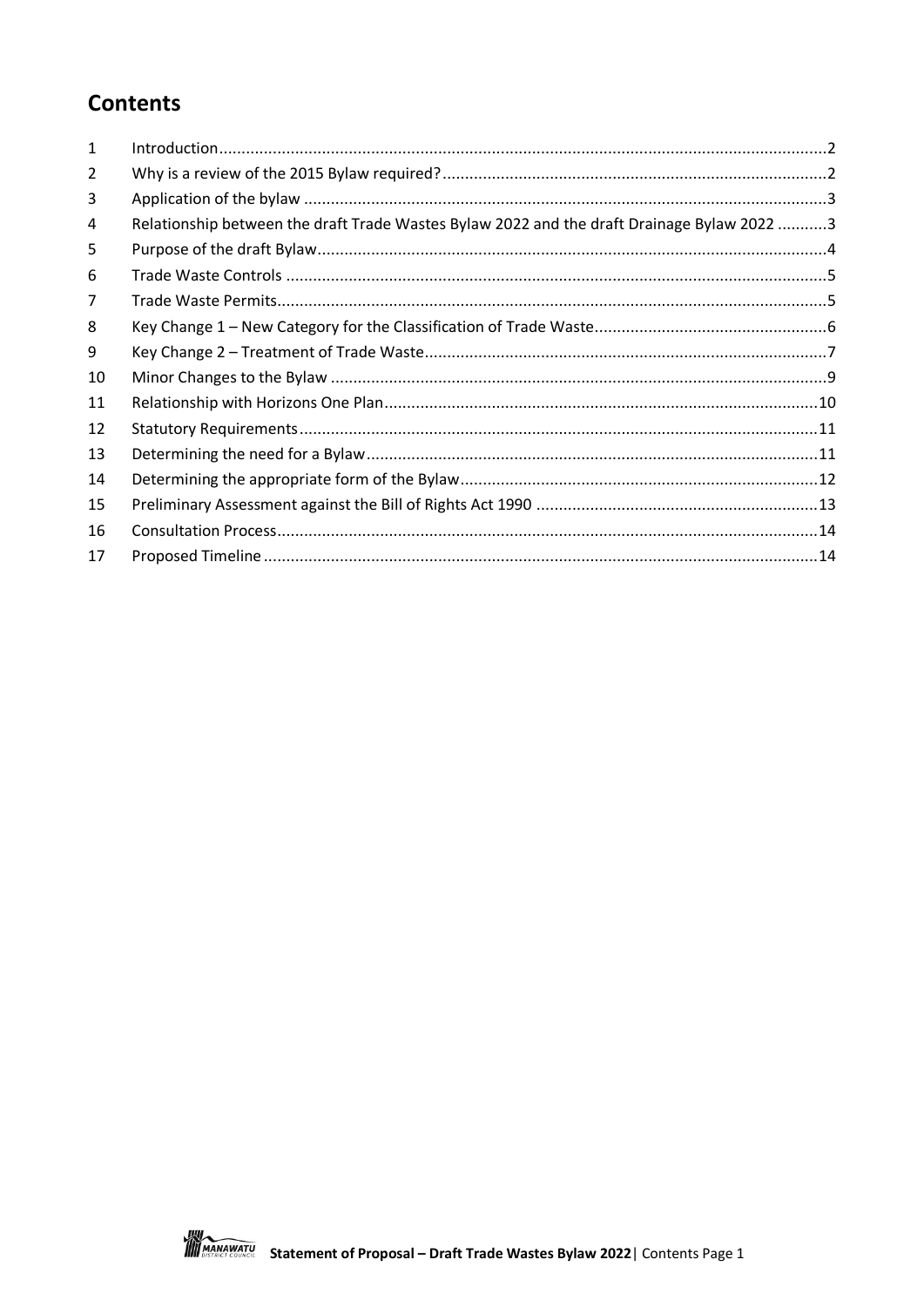# <span id="page-2-0"></span>**1 Introduction**

- 1.1 Manawatū District Council's Trade Wastes Bylaw regulates the discharge of trade waste into the public wastewater network and tankered waste at approved sites. The primary method of regulating trade waste discharges is through a permit process which limits the physical and chemical characteristics of trade waste entering the treatment plant, and charges permit holders based on the composition of their trade waste.
- 1.2 The 2015 Trade Wastes Bylaw has been reviewed and forms the basis for Council's draft Trade Wastes Bylaw 2022 (the "draft Bylaw") that Council is now consulting on. This Statement of Proposal outlines the:
	- purpose and application of the draft Bylaw;
	- how Council's proposes to regulate trade wastes in line with this purpose; and
	- the key differences between the 2015 Trade Wastes Bylaw and the draft Bylaw
- 1.3 The draft Bylaw is largely a continuation of the 2015 Bylaw, with two key proposed changes and several minor changes (see sections 8 - 10 of this document)
- 1.4 Included with this Statement of Proposal are the following documents:
	- Council's draft Trade Wastes Bylaw 2022
	- Public submission form
- 1.5 Council welcomes feedback on the draft Trade Wastes Bylaw 2022. The closing date for feedback is **5pm on 13 June 2022.** See section 16 for more information on the consultation process.
- 1.6 Supporting documents can be found on Council's "Have Your Say" webpage, including a copy of the s155(1) assessment that evaluates whether a bylaw is the most appropriate way to address the perceived problems identified in relation to the regulation of trade wastes.

# <span id="page-2-1"></span>**2 Why is a review of the 2015 Bylaw required?**

- 2.1 The main reason for the proposal is that Council's Drainage Bylaw 2015 was due for review by 18 November 2020. Due to resourcing constraints the review has been delayed. The 2015 Bylaw still has legal effect under section 160A of the Local Government Act 2002 until it is automatically revoked on 18 November 2022 (unless replaced sooner). By replacing the expired Bylaw with a new, updated Bylaw, Council can continue to regulate trade waste and tanker discharges into the public wastewater network.
- 2.2 The bylaw review provides Council with an opportunity to improve how trade waste discharges are regulated. For example, the proposed introduction of the "Controlled Trade Waste" category allows Council to identify those premises that discharge high volumes of relatively simple trade waste and ensure that the cost to Council for treating this waste is attributed correctly.

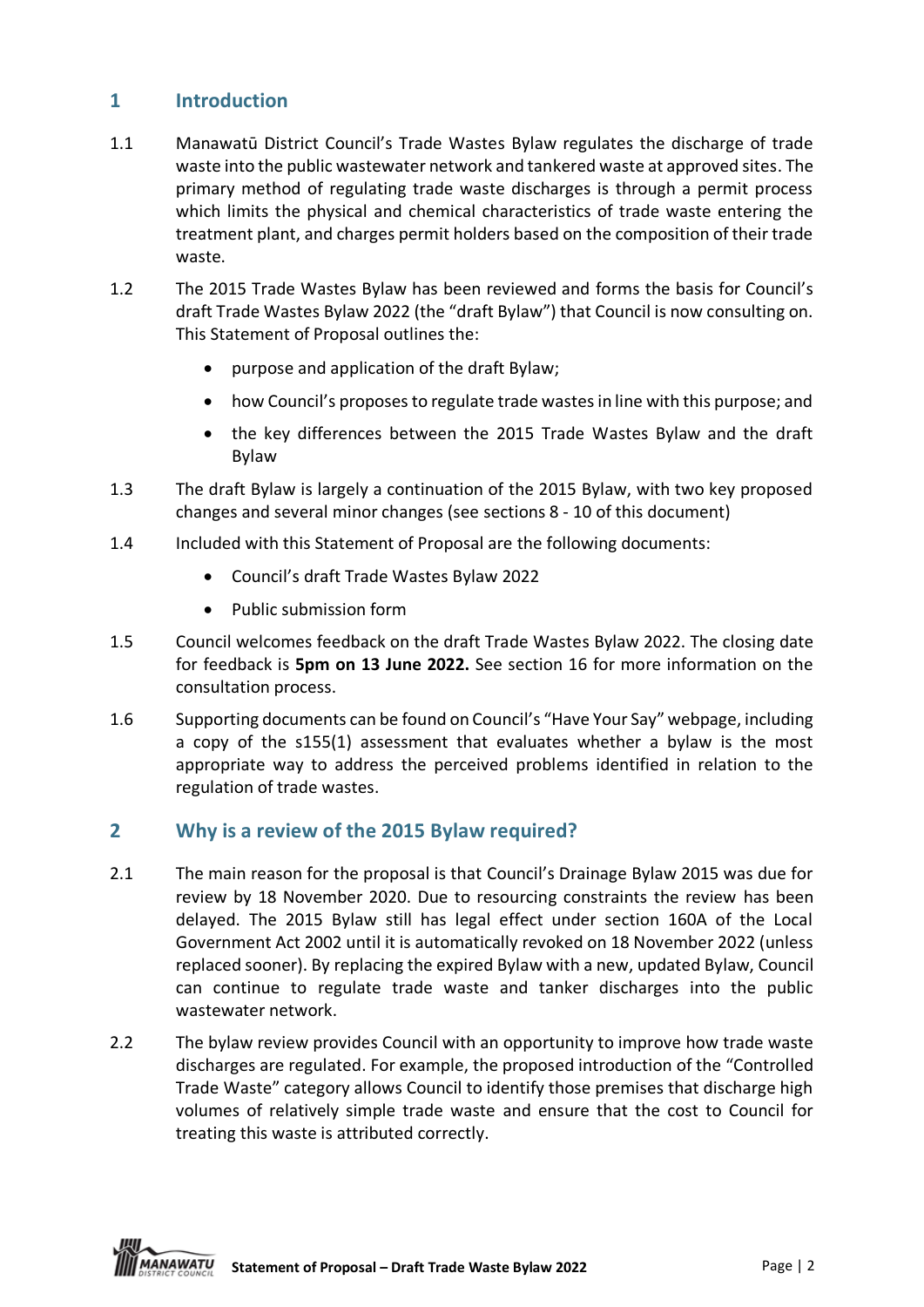- 2.3 The changes to the pre-treatment requirements help to ensure there is clear understanding of what is required for different types of premises and that owners of these systems are responsible for their ongoing maintenance (regardless of whether a permit is required or not). These changes will reduce the risk of unintended or accidental discharges of trade waste into the public wastewater network.
- 2.4 Other changes are relatively minor, but provide for greater clarity. While the 2015 trade waste controls have generally been working well, the draft Bylaw provides an opportunity to make these requirements clearer and more transparent.

# <span id="page-3-0"></span>3 **Application of the bylaw**

- 3.1 Trade waste is liquid waste (excluding domestic wastewater), with or without solids in suspension, that is or may be discharged from a trade premises. Trade waste includes wastewater that contains contaminants, including solids, fat, oil, grease, solvents, emulsions and chemicals resulting from industrial or trade processes.
- 3.2 Trade premises is defined in the draft Bylaw as including any premises:
	- (a) used or intended to be used for:
		- (i) any business, industrial or trade purpose; or
		- (ii) the storage, transfer, treatment, or disposal of waste materials, composting organic materials, or for other waste management purposes; and
	- (b) from which:
		- (i) a Contaminant is discharged in connection with any industrial or trade process; or
		- (ii) Wastewater that is not domestic wastewater is discharged; and
	- (c) includes any premises that are wholly or mainly used for agricultural or horticultural purposes.
- 3.3 The Trade Wastes Bylaw applies to trade waste discharges from industrial and trade premises into the public wastewater network and tankered waste that is collected for discharge into the public wastewater network.

# <span id="page-3-1"></span>**4 Relationship between the draft Trade Wastes Bylaw 2022 and the draft Drainage Bylaw 2022**

4.1 Figure 1 helps to illustrate the relationship between the draft Trade Wastes Bylaw and the draft Drainage Bylaw 2022 with respect to trade premises. The draft Drainage Bylaw 2022 requires that trade premises obtain a permit to discharge stormwater to the stormwater network. Stormwater that contains contaminants must be treated to ensure compliance with the stormwater quality requirements of the draft Drainage Bylaw 2022. This requirement is represented by an interceptor in Figure 1.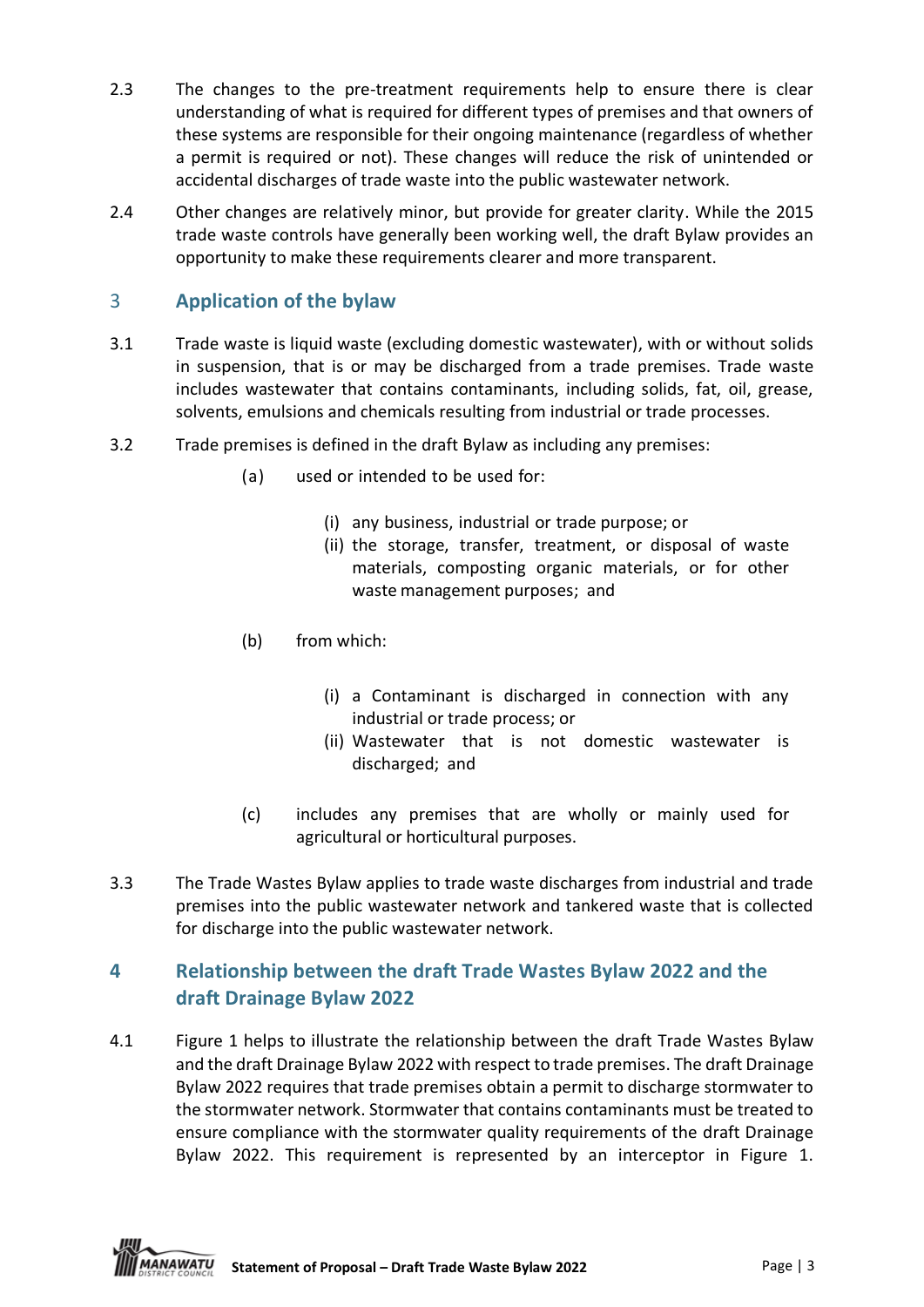Wastewater from a trade premises that meets the definition of "domestic wastewater" (such as discharges from offices, schools, businesses etc) are also managed under the Drainage Bylaw. Wastewater discharges that are non-domestic in nature are termed "trade waste" and are managed under the Trade Waste Bylaw.



**Figure 1: Trade Waste and Stormwater Discharges from a Trade Premises**

#### <span id="page-4-0"></span>**5 Purpose of the draft Bylaw**

- 5.1 The purpose of the Trade Wastes Bylaw is to:
	- (a) Protect the health and safety of all people from potential adverse effects of harmful substances discharged to the public wastewater network;
	- (b) Protect the environment (including water quality) from adverse effects of harmful substances discharged to the public wastewater network;
	- (c) Manage, regulate against and protect the public wastewater network from damage, misuse or loss and provide for its efficient operation;
	- (d) Prevent unauthorised use of the land, structures or infrastructure associated with the public wastewater network;
	- (e) Ensure compliance with resource permit (discharge) conditions;
	- (f) Provide an equitable basis for charging trade waste users of the public wastewater network; and
	- (g) Encourage cleaner production, efficient recycling and reuse of waste streams at trade premises.

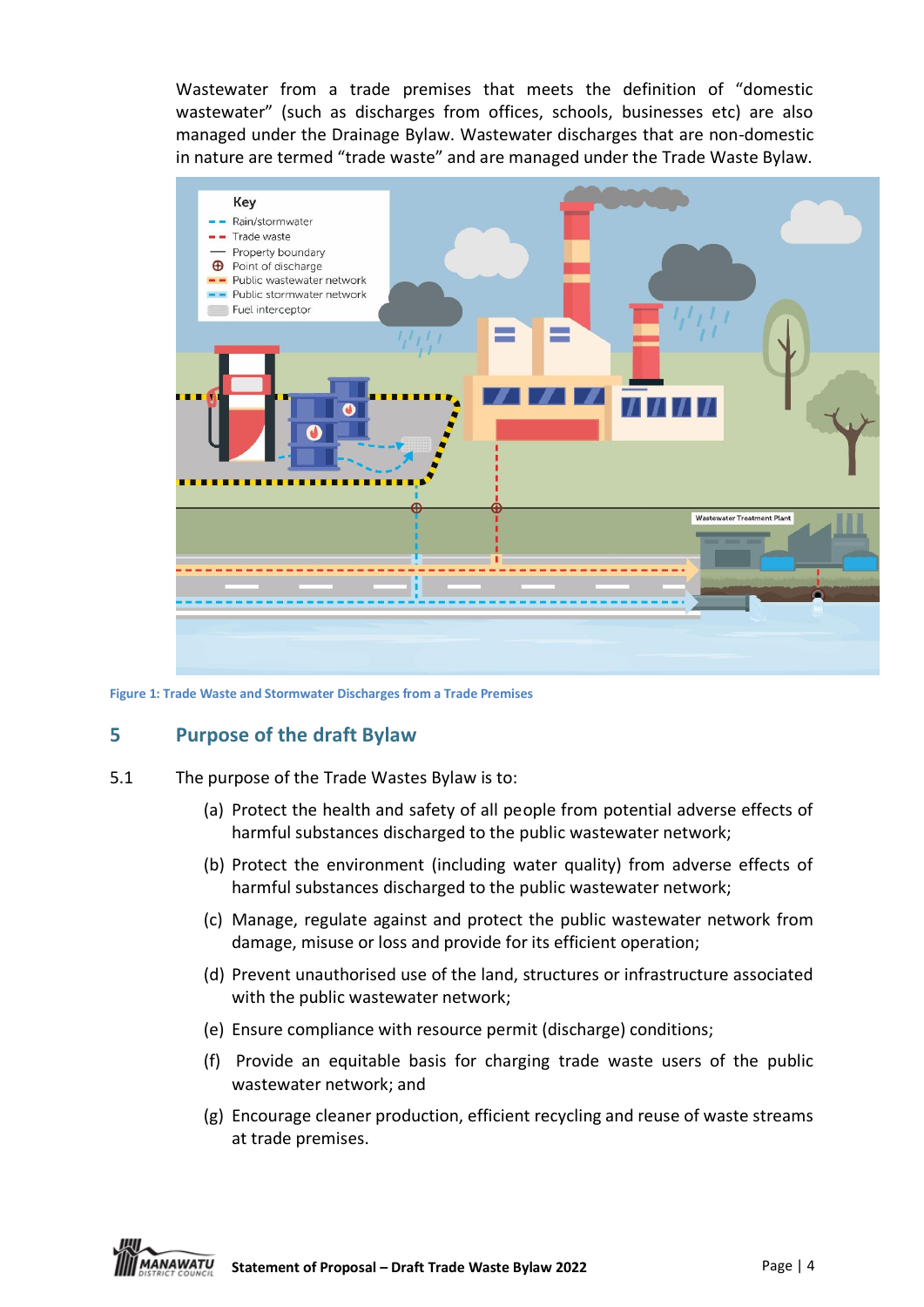# <span id="page-5-0"></span>**6 Trade Waste Controls**

- 6.1 The bylaw contains general controls for trade waste, including the following restrictions:
	- Trade waste cannot be discharged to the public stormwater network
	- Trade waste may be discharged to the public wastewater network providing it is either permitted according to the bylaw, or is discharged in accordance with a permit issued under the bylaw
	- Potable, condensing water or cooling water cannot be added to trade waste, including to dilute it, unless provided for by a permit under the bylaw
	- Stormwater cannot be added to trade waste unless this is provided for by a permit under the bylaw.
- 6.2 Any person that discovers an accidental discharge of a contaminant, hazardous substance or other trade waste into the public wastewater or stormwater network in breach of the bylaw or any permit issued under it must notify Council immediately. The provisions within the draft Bylaw in relation to accidental discharges are generally consistent with the 2015 Bylaw, but are broader (consider contaminants and hazardous substances as well as trade waste) and contain more detail around when and how to notify Council.
- 6.3 The bylaw contains requirements around the storage, transportation and handling of hazardous substances. The provisions in the draft bylaw are materially unchanged from those of the 2015 bylaw.
- 6.4 Trade waste that is collected and transported by tanker can only be discharged into the public wastewater network at an approved site by a Council-approved contractor. Contractors are required to keep records of the characteristics and amount of waste being disposed of and to supply this information to Council on request.
- 6.5 The current bylaw classifies trade waste as "permitted," "conditional" or "prohibited" depending on the characteristics of the discharge. Schedule 1 of the Bylaw sets out the characteristics of a permitted trade waste and Schedule 2 sets out the characteristics of prohibited trade waste. One of the key changes to the trade waste bylaw proposed by this review is the addition of a fourth category of trade waste – "controlled." The reasons for this proposed change are set out in Section 8 below.
- 6.6 The bylaw does not allow prohibited trade waste to be discharged to the public wastewater network.
- 6.7 Permitted trade waste can be discharged to the public wastewater bylaw without a permit.

# <span id="page-5-1"></span>**7 Trade Waste Permits**

7.1 Conditional trade waste (and controlled trade waste under the draft Bylaw) can only be discharged into the public wastewater bylaw in accordance with a permit issued under the bylaw.

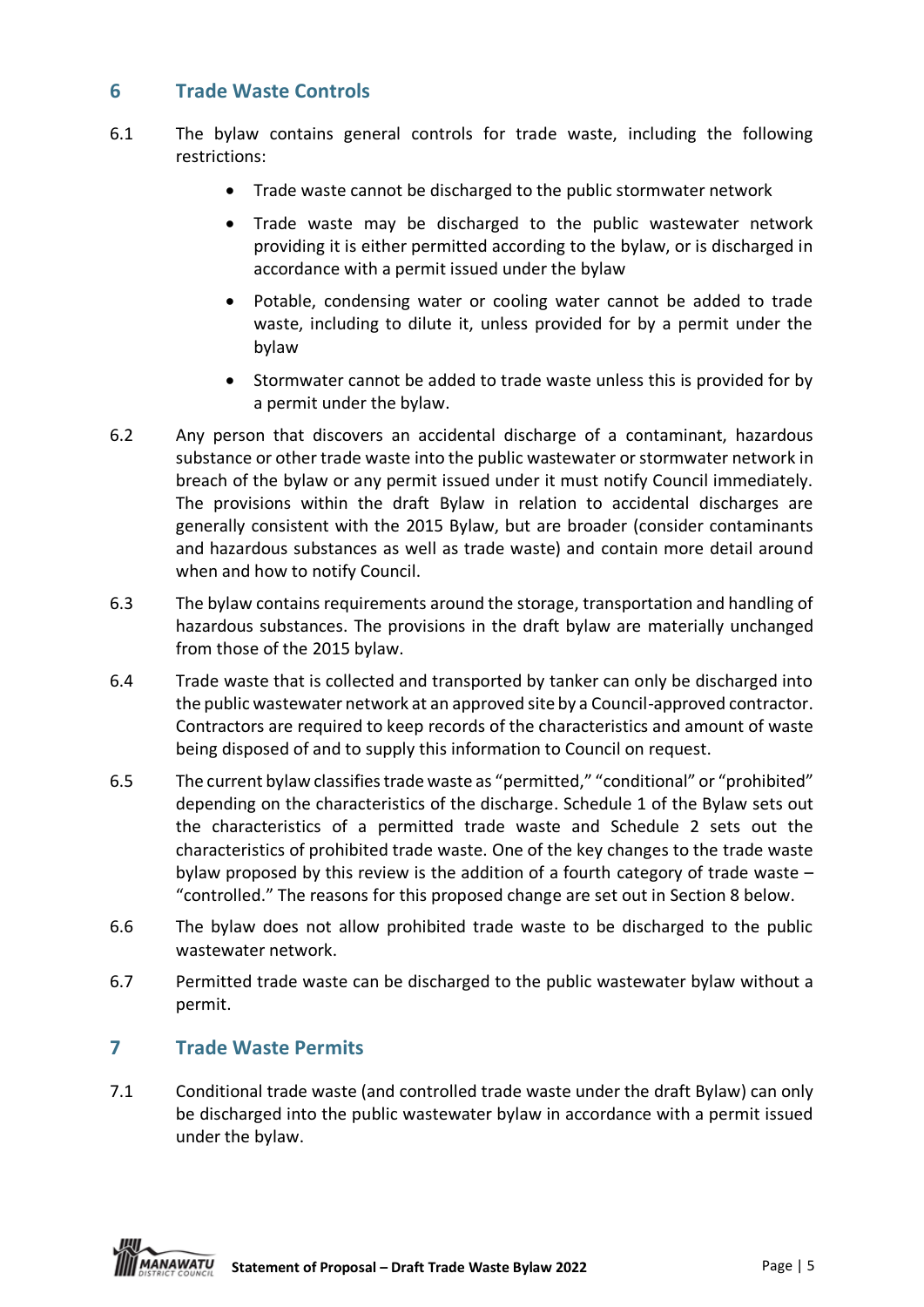- 7.2 When deciding whether to issue a trade waste permit, Council considers a number of matters including the quality, volume and rate of the trade waste discharge. The permit holder must comply with the conditions imposed on the trade waste permit. General conditions include (but are not limited to):
	- pre-treatment requirements, including ongoing maintenance of any pretreatment systems;
	- limits on the volume, rate and characteristics of the discharge;
	- inspection and monitoring requirements;
	- implementation of requirements in the discharge management plan (if one is required as part of the permit application);
	- and cleaner production practices.
- 7.3 Council may require flow or volume metering of a trade waste discharge as a condition of permit.
- 7.4 Permits are granted for a period of up to five years. However, Council may suspend or cancel a permit for a number of reasons (which will be specified in the notice), including failure to comply with the conditions on the permit or negligence by the permit holder, including accidental discharges.
- 7.5 Trade waste permit are issued to a particular person or party at a specific premises. The rights and responsibilities provided for under a permit cannot be transferred to another occupier or to a different premises, unless Council have given their written approval to do so.
- 7.6 The requirements and controls around trade waste permits in the draft bylaw are generally unchanged from those in the 2015 Bylaw, except in relation to some of the powers given to Council to vary, suspend or cancel permits (refer to Table 2 below).

# <span id="page-6-0"></span>**8 Key Change 1 – New Category for the Classification of Trade Waste**

8.1 Council proposes to introduce a category of trade waste called "controlled trade waste," defined as:

> *A trade waste that complies with the physical and chemical characteristics of a permitted trade waste in accordance with Schedule 1 of the Bylaw, but where the volume exceeds 5m<sup>3</sup> per day, for which conditions have been placed upon the permit by the Council.*

- 8.2 The purpose of this change is so that Council can separately identify those trade waste dischargers who are discharging relatively simple wastes, but in significantly high volumes. The creation of this new category of consent enables Council to correctly attribute the costs arising from those high volumes.
- 8.3 Related to this change, Council is also proposing to introduce a new clause that gives Council the right to review or cancel any trade waste permit for controlled trade waste discharges (in addition to conditional trade waste discharges) in the event or any accident or incident.

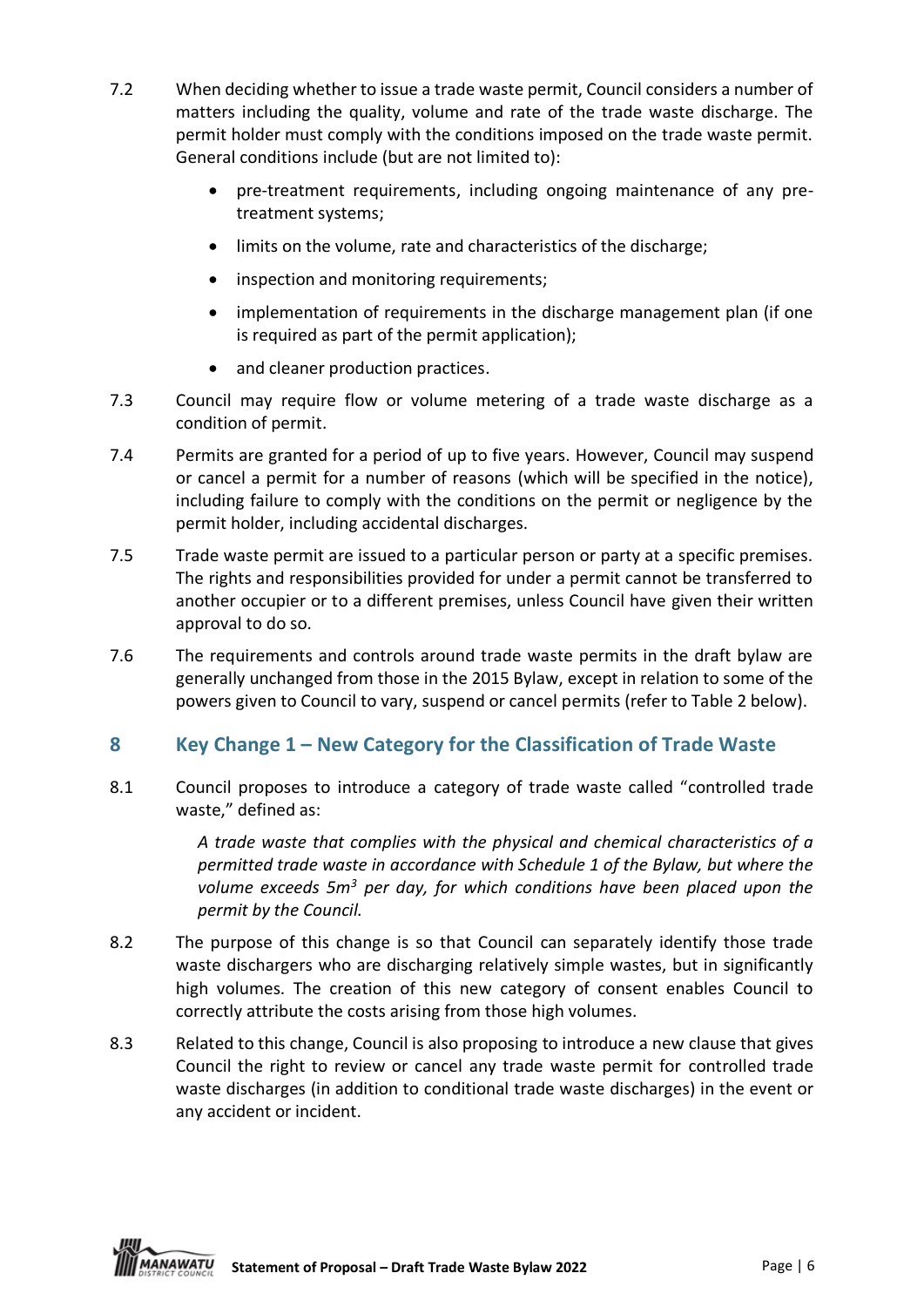#### **Cost Implications of Key Change 1**

- 8.4 The introduction of a controlled trade waste category to Council's Trade Wastes Bylaw would mean that those trade premises that discharge permitted trade waste in volumes in excess of 5m<sup>3</sup>/day would have to obtain a permit.
- 8.5 Industrial sites in the Manawatū District either have flow meters in place already, or trade waste volumes are estimated based on the volume of water used on site. Council is not aware of many sites that generate  $5m<sup>3</sup>/day$  of trade waste that don't already have a permit under the 2015 Bylaw. However, those trade premises who would be affected by this change would need to apply to Council for a trade waste permit.
- 8.6 Fees for trade waste permits are set out in Council's schedule of fees and charges (published on Council's website). The fees are currently set as follows:
	- Application fee: \$234.00 (including the first two hours of processing)
	- Processing fee: \$115 per hour
- 8.7 The cost to install a flow meter, should one be required, is site-specific, but is estimated to be in the vicinity of \$10,000 (including installation).

# <span id="page-7-0"></span>**9 Key Change 2 – Treatment of Trade Waste**

- 9.1 Council's Trade Wastes Bylaw 2015 contains the following controls with respect to pre-treatment of trade waste:
	- Under clause 7.2(a), Council can require pre-treatment of permitted trade waste to a specified standard or requirement in order to prevent the discharge damaging or otherwise adversely affecting the public wastewater system;
	- Under clause 10.1(c), a person can only discharge trade waste to the public wastewater system in accordance with the bylaw and any conditions set out in a trade waste permit. The general conditions for permits (clause 17.2) include:
		- o the provision of appropriate pre-treatment systems to the extent that the discharge can comply with the Bylaw, and information on how the system will be operated and maintained (clause 17.2(b));
		- o The provision and maintenance at the permit holder's expense of appropriate screens, grease traps, silt traps or other pre-treatment works, equipment or storage facilities designed to control discharge characteristics to the permitted levels (clause 17.2(i)); and
		- o Specific requirements for food premises and dentist practices as follows (clause 17.2(v)):
			- (i) Food premises discharging trade waste will install grease traps, operate these in accordance with manufacture specifications and maintain these in good working order;

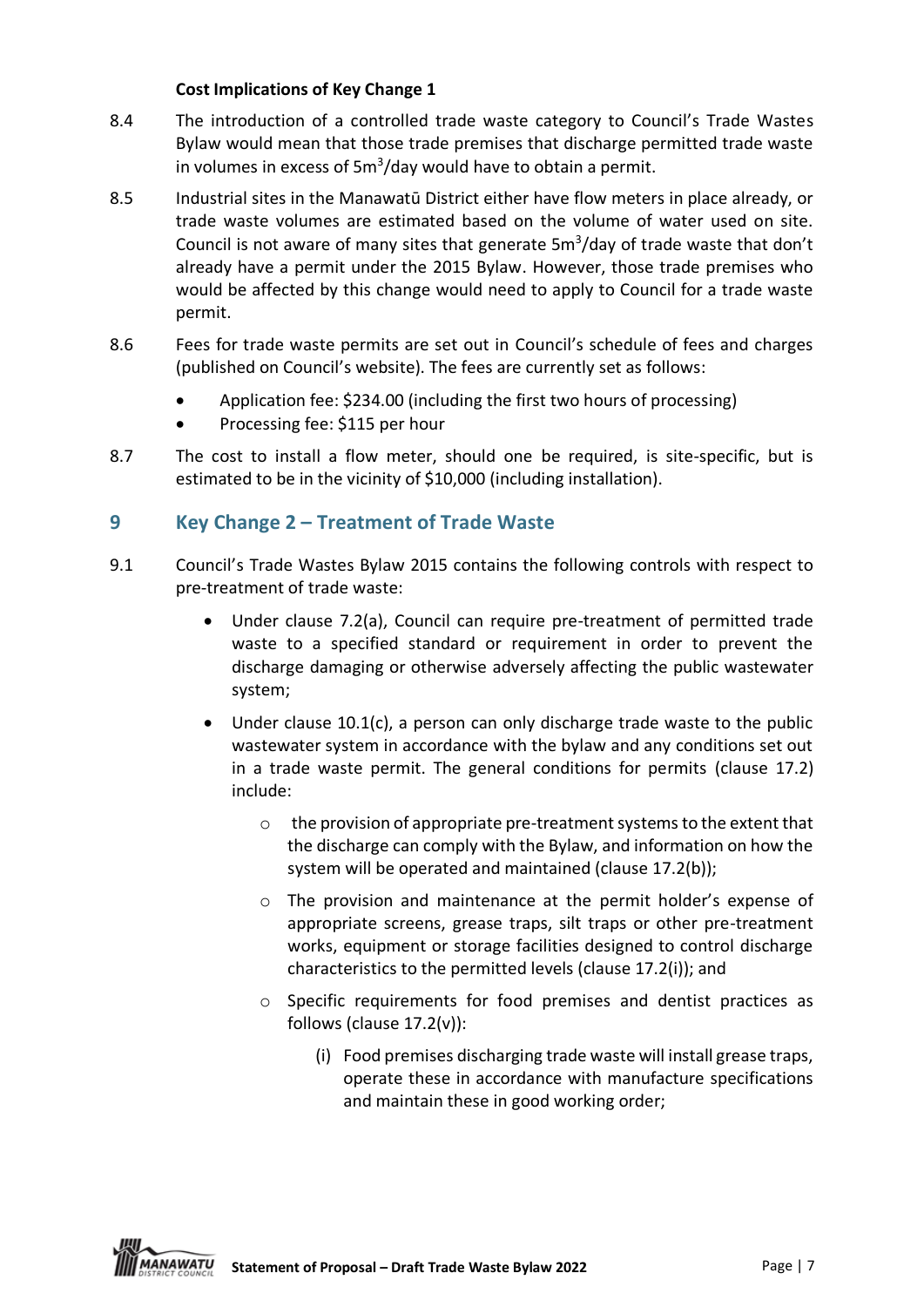- (ii) Dentists install suitable amalgam traps on all spittoons and on sink wastes used for washing dentistry equipment, and information on how these will be operated and maintained.
- Clause 16.1 lists those matters that Council will consider when deciding whether to grant a trade waste permit. These matters include "the fitting of interceptor traps at commercial premises where oils, grit or other pollutants are likely to be present, and information on how these will be operated and maintained" (clause 16.1(n)).
- 9.2 It is not clear under the 2015 Bylaw how Council can require pre-treatment of trade waste to ensure it meets the requirements of a permitted trade waste (i.e. clause 12.2(a)). The bylaw enables Council to impose conditions requiring pre-treatment of trade waste for conditional trade waste, but no such conditions apply to permitted trade waste.
- 9.3 Unless a permit is required for conditional trade waste (or a 'controlled trade waste' under the draft bylaw), there is no ability for Council to require ongoing maintenance of any pre-treatment systems. Without clear responsibilities around ongoing maintenance of pre-treatment systems, this may increase the risk of unintended or accidental discharges of trade waste into the public wastewater network. Introducing these clauses means that there is a greater level of control around pre-treatment requirements, regardless of whether a permit is required for the discharge or not.
- 9.4 Specified pre-treatment requirements are proposed to be introduced as the current requirements are not sufficiently detailed. The draft bylaw includes requirements that:
	- pre-treatment systems be provided, operated and maintained by the person discharging and at their expense;
	- grease interceptors be installed at all food premises, or where fat, grease or oil could be present;
	- interceptor traps be installed where oils, grit or other pollutants are present;
	- Permanent sink screens be fitted to all sinks where food waste could enter a grease interceptor or the public wastewater network; and
	- Amalgam traps on all spittoons and on sink wastes used for washing dentistry equipment.
- 9.5 Providing greater detail of pre-treatment requirements within the Bylaw will lead to greater consistency in approach as well as setting clear expectations around ongoing maintenance responsibilities. These clauses are intended to inform owners of premises of Council's requirements and expectations, while providing sufficient discretion to ensure that the owner(s) of all premises where such treatment devices are required are aware of Council's expectations and give Council officers the authority they need to require the installation of such treatment devices where they are lacking.

#### **Cost implications of Key Change 2**

9.6 The Bylaw already requires pre-treatment of trade waste to achieve certain quality requirements. The pre-treatment requirements for those trade premises who hold a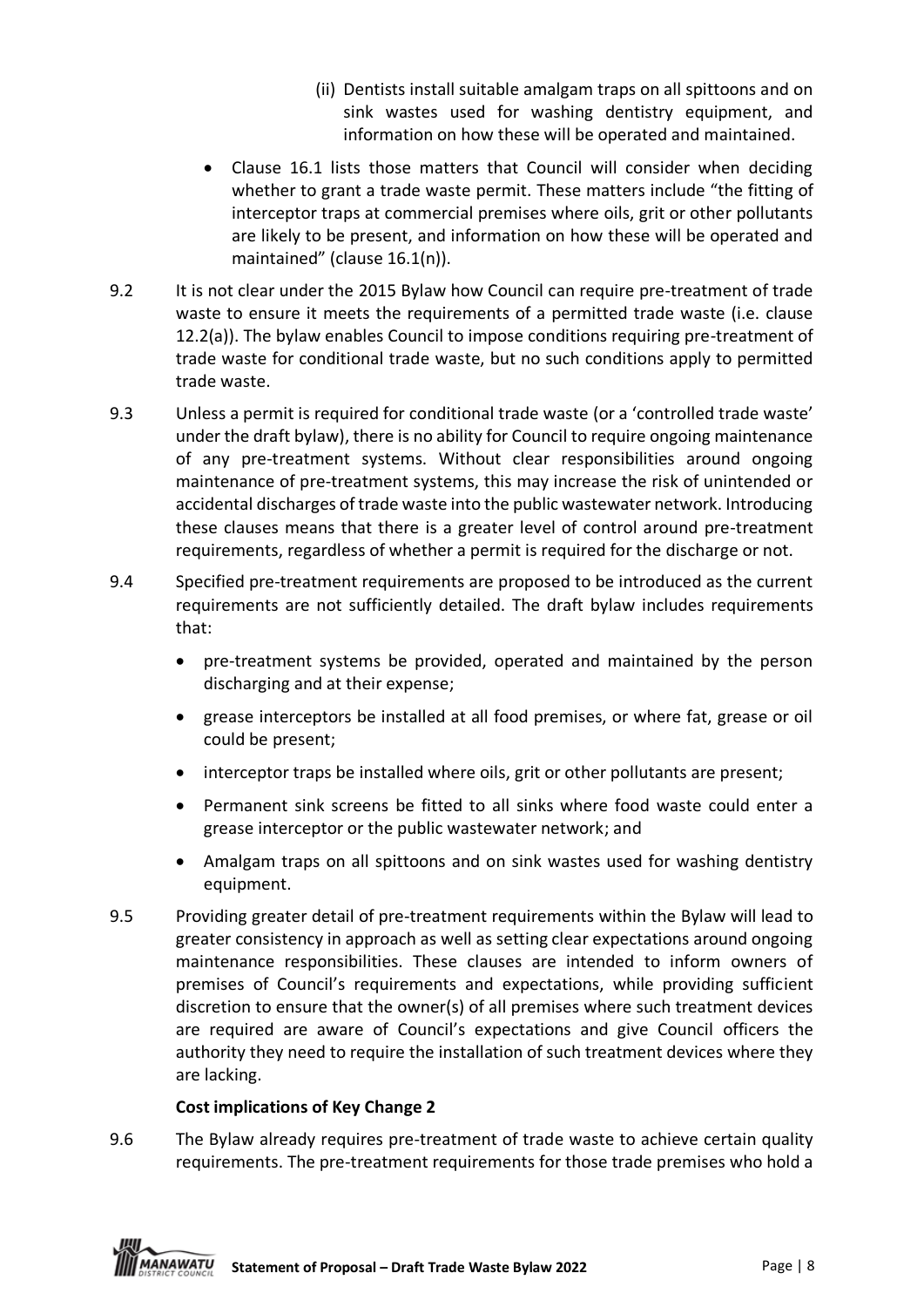trade waste permit are governed by conditions on their consents. The new pretreatment requirements will therefore only affect those premises discharging permitted trade waste who do not yet have compliant pre-treatment systems, or those premises who do not currently maintain their pre-treatment systems adequately. The costs of installing new pre-treatment systems or maintaining existing systems are site-specific and those costs will not change because of the proposed changes to the bylaw.

### <span id="page-9-0"></span>**10 Minor Changes to the Bylaw**

10.1 The draft bylaw includes a number of minor changes as well as two significant changes. Minor changes are outlined in Table 1 and the key changes to the bylaw are described in Sections 8 and 9 of this Statement of Proposal.

| <b>Recommended Change</b>                                                                                                                                                                                                                                                                                                                                                         | <b>Reasons for change</b>                                                                                                                                                                                                                                                                                                                                 |
|-----------------------------------------------------------------------------------------------------------------------------------------------------------------------------------------------------------------------------------------------------------------------------------------------------------------------------------------------------------------------------------|-----------------------------------------------------------------------------------------------------------------------------------------------------------------------------------------------------------------------------------------------------------------------------------------------------------------------------------------------------------|
| Change from "System" to "Network"                                                                                                                                                                                                                                                                                                                                                 | To better align the terminology used in the Bylaw<br>with that used in other Council documents,<br>including the 10 Year Plan, Infrastructure<br>Strategy, Asset Management Plans and Council's<br><b>Engineering Standards for Land Development</b>                                                                                                      |
| <b>Relocation of clauses</b>                                                                                                                                                                                                                                                                                                                                                      | To group similar clauses together to make the<br>bylaw easier to read and understand and to<br>remove duplication.                                                                                                                                                                                                                                        |
| Amendments to the purpose of the<br>bylaw                                                                                                                                                                                                                                                                                                                                         | To better align the bylaw with the special bylaw-<br>making powers for territorial authorities under<br>s146(b) of the Act                                                                                                                                                                                                                                |
| Amendments to definitions                                                                                                                                                                                                                                                                                                                                                         | To align them with relevant legislation, as a result<br>of legal input and to remove redundant terms                                                                                                                                                                                                                                                      |
| Relocation of general conditions for<br>permits from the body of the Bylaw to<br>a Schedule                                                                                                                                                                                                                                                                                       | To improve the flow of the Bylaw.                                                                                                                                                                                                                                                                                                                         |
| Removal of some of the broad powers<br>given to Council in relation to varying,<br>suspending or cancelling a permit,<br>including:<br>where there are circumstances<br>that make it necessary in the<br>public interest to cancel the<br>permit;<br>where Council determines that<br>the discharge could cause a<br>non-compliance with Council's<br>discharge consent held with | Council considers these broad powers to be<br>unreasonable or difficult to apply in practice.<br>Rather than relying on these broad powers,<br>Council can ensure consented discharges do not<br>cause breaches in Councils consents through<br>conditions on the permit and can respond to<br>changes in legal requirements through bylaw<br>amendments. |

**Table 1: Minor Changes to the Trade Waste Bylaw**

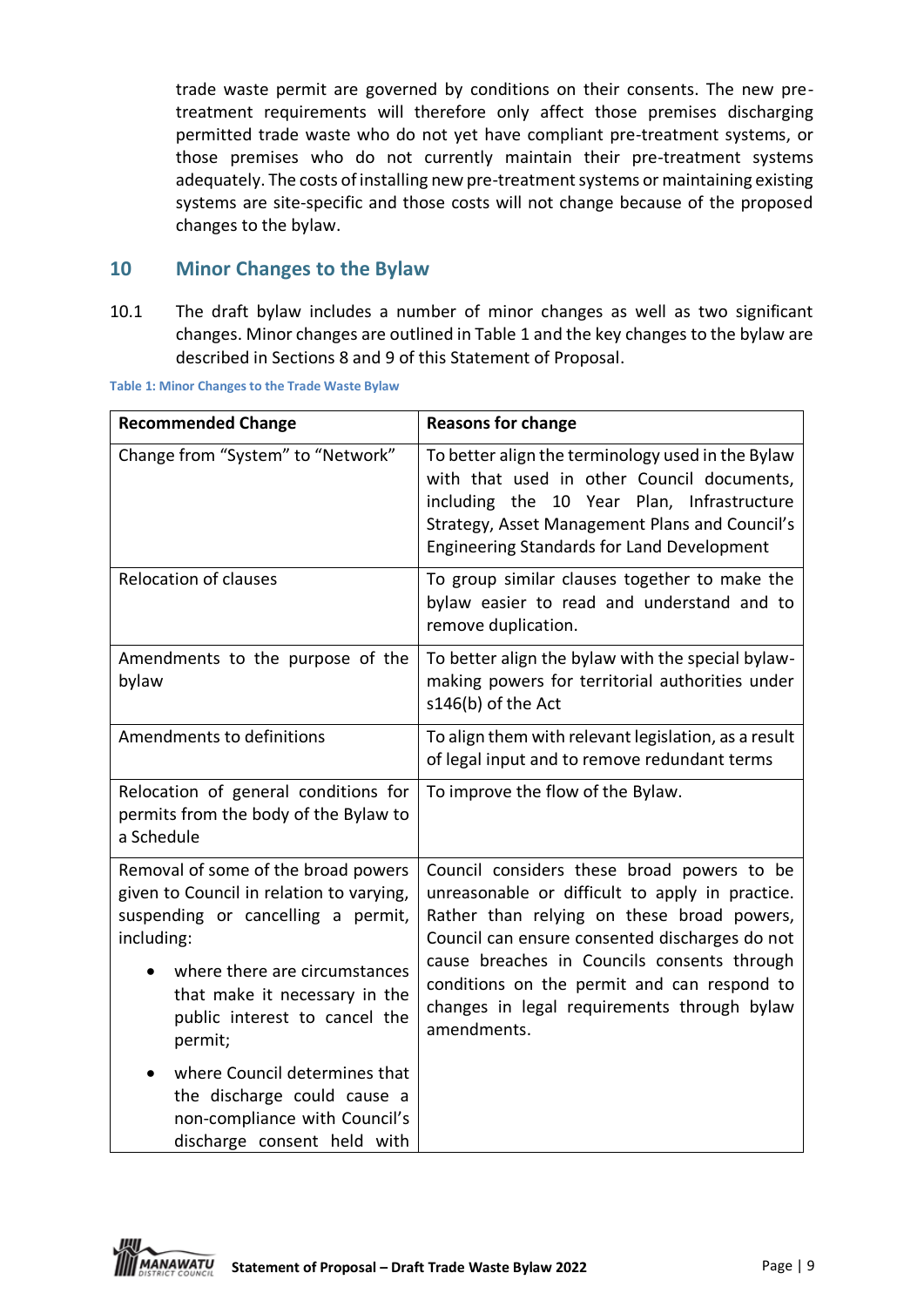| <b>Recommended Change</b>                                                                                                                                                                                                                                                                                                                                                                                                                                                                                                                                                                          | <b>Reasons for change</b>                                                                                                                                                                                                                                                                                                                                                                                                                                                                                                                                                                                                                                                                             |
|----------------------------------------------------------------------------------------------------------------------------------------------------------------------------------------------------------------------------------------------------------------------------------------------------------------------------------------------------------------------------------------------------------------------------------------------------------------------------------------------------------------------------------------------------------------------------------------------------|-------------------------------------------------------------------------------------------------------------------------------------------------------------------------------------------------------------------------------------------------------------------------------------------------------------------------------------------------------------------------------------------------------------------------------------------------------------------------------------------------------------------------------------------------------------------------------------------------------------------------------------------------------------------------------------------------------|
| the<br>Manawatū-Whanganui<br>Regional Council ('Horizons');<br>and                                                                                                                                                                                                                                                                                                                                                                                                                                                                                                                                 |                                                                                                                                                                                                                                                                                                                                                                                                                                                                                                                                                                                                                                                                                                       |
| where necessary for Council to<br>comply with<br>other<br>legal<br>requirements, such as through<br>legislation.                                                                                                                                                                                                                                                                                                                                                                                                                                                                                   |                                                                                                                                                                                                                                                                                                                                                                                                                                                                                                                                                                                                                                                                                                       |
| Deletion or amendments to those<br>permitted trade waste characteristics<br>in Schedule 1 that have previously<br>relied on Council opinion, or reference<br>compliance<br>with Council's<br>own<br>wastewater discharge consent.<br>New clause 12.3(c) replaces some of<br>deleted characteristics<br>from<br>the<br>Schedule 1 (in relation to<br>total<br>dissolved concentration of<br>trade<br>emulsions<br>that<br>waste,<br>cause<br>coagulation or blockage and colouring<br>of the discharge). Clause 12.3(c)<br>relates to unanticipated detrimental<br>effects on the public wastewater | The characteristics for permitted trade waste in<br>Schedule 1 of the bylaw should be reasonably<br>understood by those who deal with trade wastes.<br>Those clauses that rely on Council opinion are not<br>sufficiently clear to enable users to determine<br>whether their discharge is a permitted trade<br>waste.<br>It is preferable that Council ensures compliance<br>with its own wastewater discharge consents<br>through imposing appropriate controls through<br>the bylaw and conditions on trade waste permits.<br>Trade waste producers will not be able to<br>determine whether their discharge is likely to<br>impair Councils ability to comply with its own<br>discharge consents. |
| network or receiving environment<br>from permitted trade wastes.                                                                                                                                                                                                                                                                                                                                                                                                                                                                                                                                   |                                                                                                                                                                                                                                                                                                                                                                                                                                                                                                                                                                                                                                                                                                       |

# <span id="page-10-0"></span>**11 Relationship with Horizons One Plan**

- 11.1 The Manawatū District Council is responsible for managing the quality of stormwater and wastewater being discharged into the public drainage network, while the Manawatū-Whanganui Regional Council ("Horizons") is responsible for managing the quality of the wastewater and stormwater from public networks at the point where it enters the receiving environment (onto land or into rivers or streams). Council needs to make sure that the wastewater and stormwater discharged from private premises into the public drainage network is of an appropriate standard to protect the environment and to comply with the consent requirements. The Drainage Bylaw is the main legal document that Council uses to manage connections to the public drainage network.
- 11.2 The Trade Wastes Bylaw is concerned with the quality of discharges of trade waste into the public wastewater network. The permit process in the Trade Waste Bylaw is designed to ensure that trade waste does not cause damage to the public wastewater network or any wastewater treatment plants. Once trade waste reaches the wastewater treatment plant it is treated, along with domestic wastewater, and then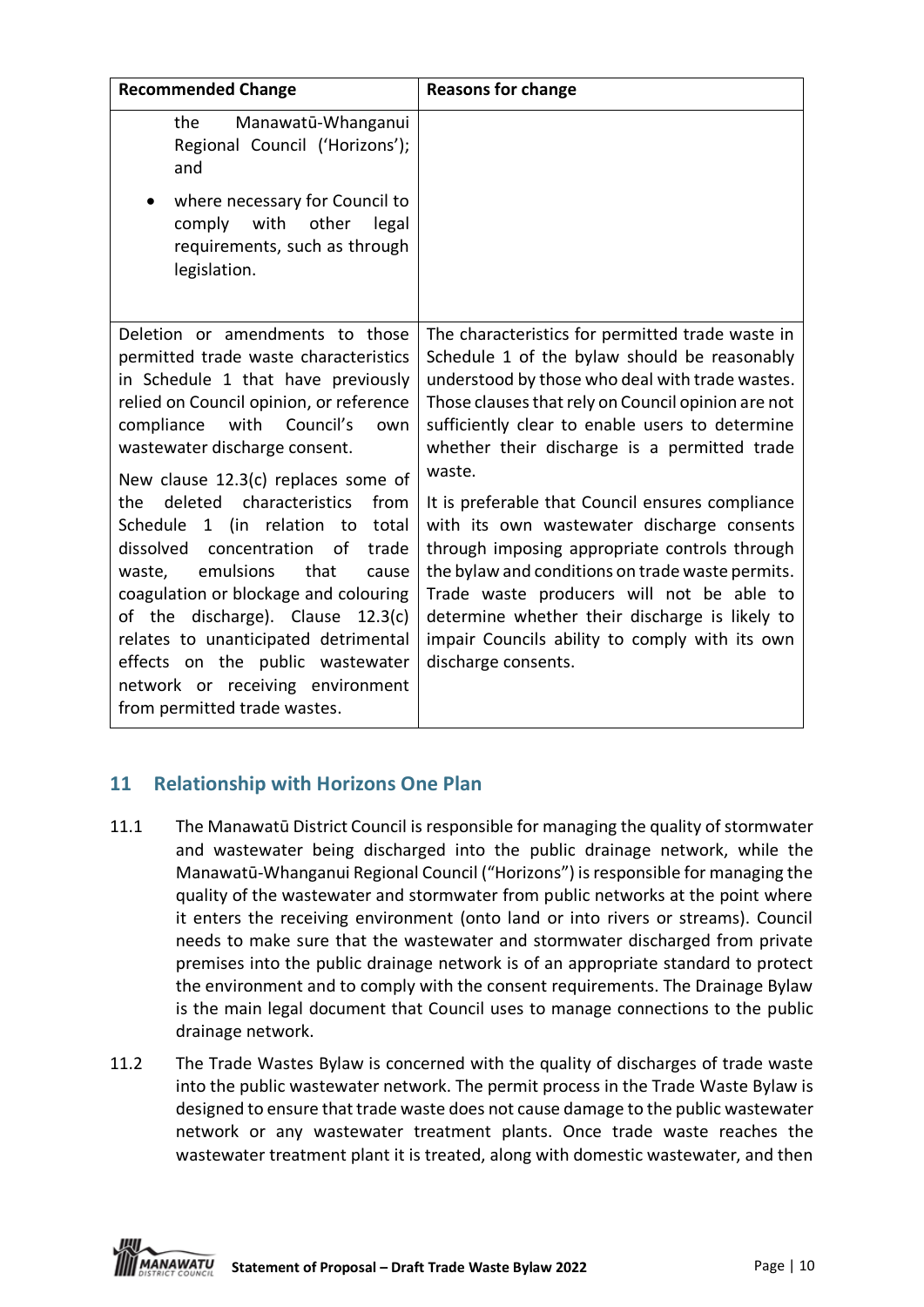discharged into waterways or onto land. Council is responsible for ensuring that trade waste does not cause non-compliances with the wastewater discharge consents that it holds with Horizons.

# <span id="page-11-0"></span>**12 Statutory Requirements**

- 12.1 Section 145 of the Act gives council the power to make bylaws for 1 or more of the following purposes:
	- a) protecting the public from nuisance;
	- b) protecting, promoting, and maintaining public health and safety;
	- c) minimising the potential for offensive behaviour in public places.

Specific bylaw-making powers under section 146 of the Act that are relevant to this review include:

- S146(1)(a)(iii) which gives Council the authority to make bylaws for the purpose of regulating trade waste; and
- 12.2 The Act requires that a new bylaw is reviewed within 5 years of it being made. The Trade Wastes Bylaw 2015 was made on 18 November 2015, so was due for review by 18 November 2020. However, in accordance with s160A of the Act, the current bylaw continues to have legal effect until 18 November 2022 (if not reviewed prior).
- 12.3 The Act sets out the required process for bylaw reviews.

# <span id="page-11-1"></span>**13 Determining the need for a Bylaw**

#### **Section 155(1)**

- 13.1 According to s155(1) of the Act, Council must, before commencing the process for making a bylaw, determine whether a bylaw is the most appropriate way of addressing the perceived problems.
- 13.2 On 7 April 2022 Council received a report that detailed the perceived problems for trade waste. It also evaluated whether a bylaw was the most appropriate way for addressing the perceived problems.
- 13.3 The report to Council and the minutes from the 7 April 2022 Council meeting are available on Council's website (*Manawatū [District Council Agendas & Minutes\).](https://www.mdc.govt.nz/about-council/meetings-agendas-and-minutes/council-and-committee-agendas-and-minutes/manawatu-district-council)* Paper copies can also be provided from Council on request.
- 13.4 In summary, on 7 April 2022 Council determined that a bylaw is the most appropriate way of addressing the following perceived problems in relation to trade waste:
	- 1. Sewer blockages from rags or foreign materials or from congealed fat from oils discharged into the sewer system
	- 2. Corrosion of sewers or manholes due to trade waste discharges
	- 3. Wastewater containing volatile or toxic substances that affect the health of sewer and treatment plant operators or upset the biological balance of the wastewater treatment process (for example from the disposal of petrol or turpentine used for cleaning).

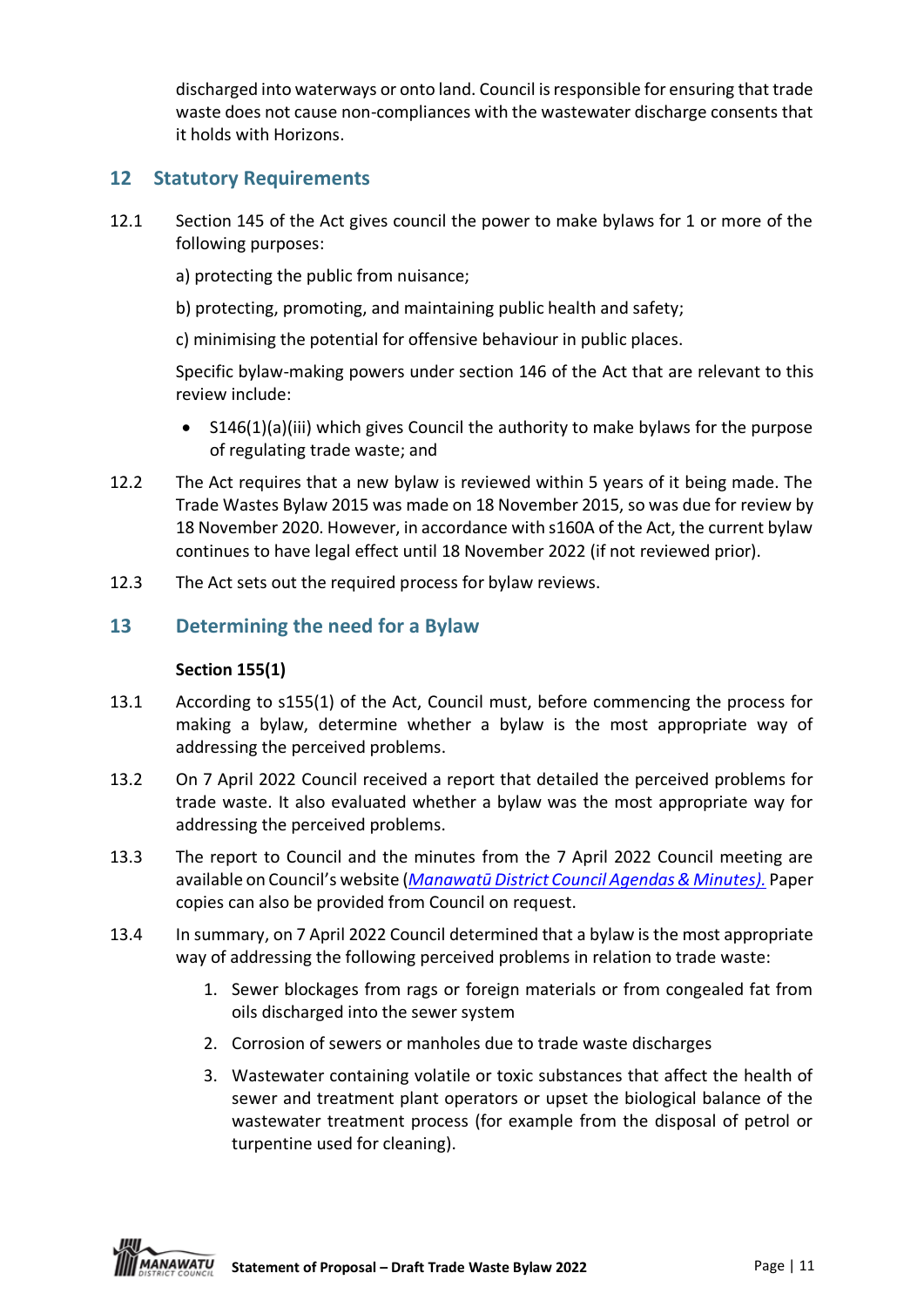- 4. Discharges to the wastewater treatment plant that cause non-compliance with Council's discharge consent.
- 5. Discharges that contain persistent contaminants (that affect land discharge).
- 6. The management of bulk discharges to the wastewater treatment plant.
- 7. Peak flows that exceed the capacity of the reticulation network.
- 8. Activities (such as new industrial activities) that are permitted under the District Plan that have the potential to cause biological and odour release issues at the wastewater treatment plant.
- 9. High hydrogen sulphide readings at the inlet and outlet from the anaerobic pond (from the breakdown of high strength waste) that cause health and safety issues for staff at the plant and environmental impacts.
- 10. Insufficient control over installation and ongoing maintenance of pretreatment systems for trade waste, resulting in solids entering wastewater treatment plants.
- 13.5 The main benefits of the bylaw over the other tools that Council may use to manage the perceived problems in paragraph 14.4 are as follows:
	- 1. The Local Government Act 2002 envisages a bylaw as a viable solution for managing trade wastes (s146(a)(iii)).
	- 2. Council can control the quality of trade waste discharges into the network and to the wastewater treatment plant through classifying trade waste according to its discharge characteristics.
	- 3. Enables the creation of a permit process for managing the quality and quantity of trade waste discharges into the network and to the wastewater treatment plant
	- 4. Improved safety of operators
	- 5. Increased life of wastewater assets
	- 6. Reduced risks to biological treatment processes
	- 7. Reduced risk of prosecution by Horizons for exceeding consent limits
	- 8. Greater transparency and less risk of inconsistency or conflict
	- 9. Enables Council to recover reasonable costs
	- 10. Council has more information on trade waste discharges, enabling more equitable charging of customers
	- 11. Council can take enforcement action (including infringement notices or variations or cancellations of permits) which allows for breaches to be addressed.

# <span id="page-12-0"></span>**14 Determining the appropriate form of the Bylaw**

14.1 Section 155(2)(a) of the Act requires that before adopting a bylaw, Council determine whether the proposed bylaw is *"the most appropriate form of the bylaw".*

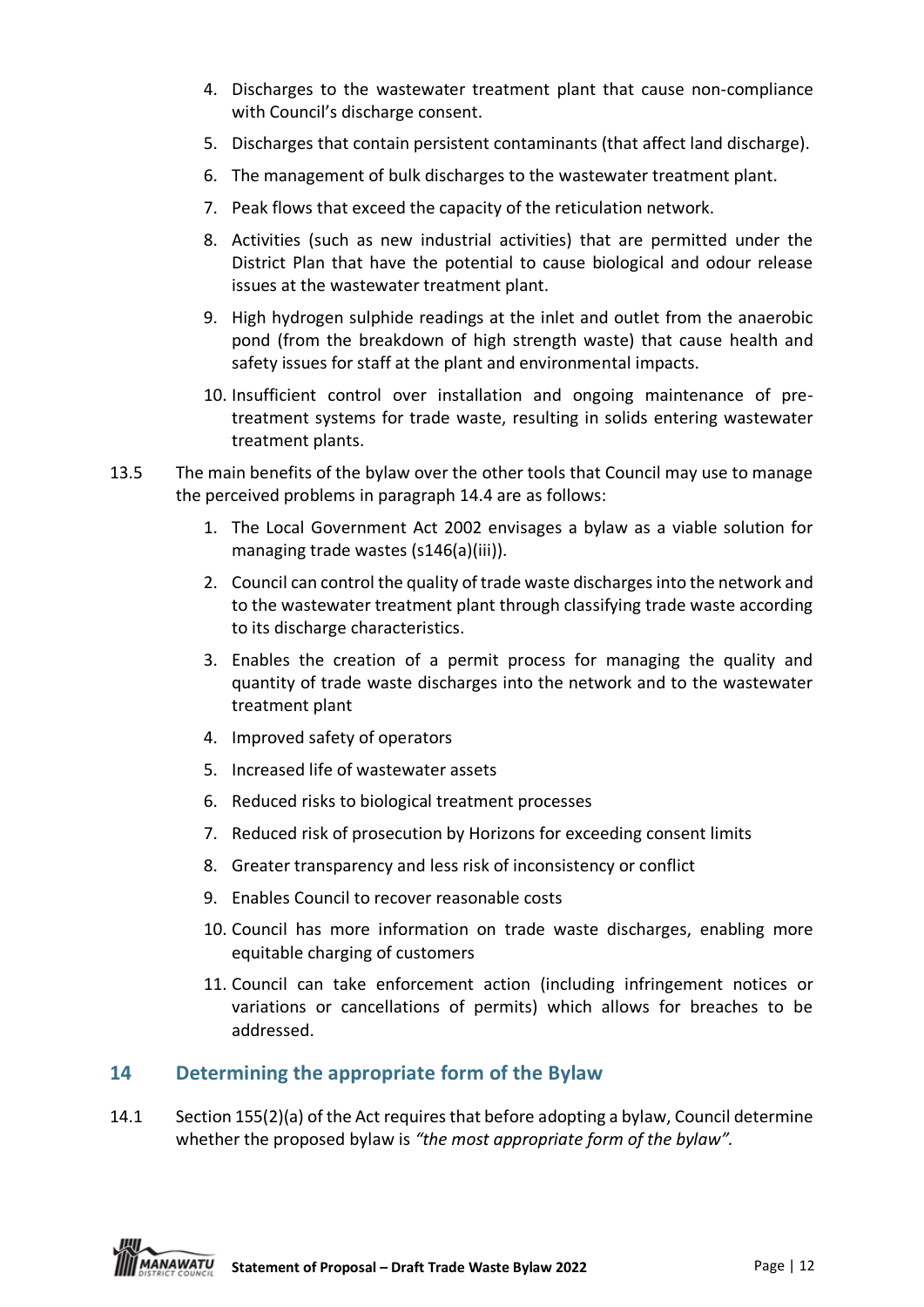- 14.2 Council will make a formal determination on whether Council's proposed Trade Wastes Bylaw 2022 is the most appropriate form of the bylaw after considering submissions on the draft Bylaw. However, it is also worthwhile to consider the form of the bylaw at the drafting stage of the process.
- 14.3 The draft Bylaw (attached) is considered to be an appropriate form of the bylaw. External advisors have reviewed the draft bylaw to help ensure this is the case. The draft Bylaw is lawfully authorised under s146(1)(a)(iii) of the Act, consistent with all relevant legislation and is sufficiently clear and certain so that those who are subject to the bylaw understand its effect.

# <span id="page-13-0"></span>15 **Preliminary Assessment against the Bill of Rights Act 1990**

- 15.1 Section 155(2)(b) of the Act requires that before adopting a bylaw, Council determine whether the proposed bylaw will give rise to any implications under the New Zealand Bill of Rights Act 1990.
- 15.2 An assessment of whether Council's proposed Trade Wastes Bylaw 2022 will give rise to any implications under the New Zealand Bill of Rights Act 1990 (NZBORA) cannot be fully considered until after Council has deliberated on submissions on the draft Bylaw and the proposed Bylaw has been finalised for consideration by Council. However, a preliminary assessment can be made as to whether a bylaw that regulates trade waste may give rise to any implications under the NZBORA.
- 15.3 The NZBORA sets out specific rights and freedoms which are protected by legislation. The NZBORA states that the rights and freedoms covered by the Act *"may be subject only to such reasonable limits prescribed by law as can be demonstrably justified in a free and democratic society."*
- 15.4 It is not expected that a bylaw to address the perceived problems identified in relation to trade waste (paragraph 14.4) would give rise to any implications against the NZBORA, particularly as section 146(a)(iii) gives territorial authorities specific bylaw-making powers for the purpose of regulating trade wastes. However, a further assessment against the NZBORA will be undertaken prior to Council passing a resolution to adopt Council's Trade Waste Bylaw 2022.